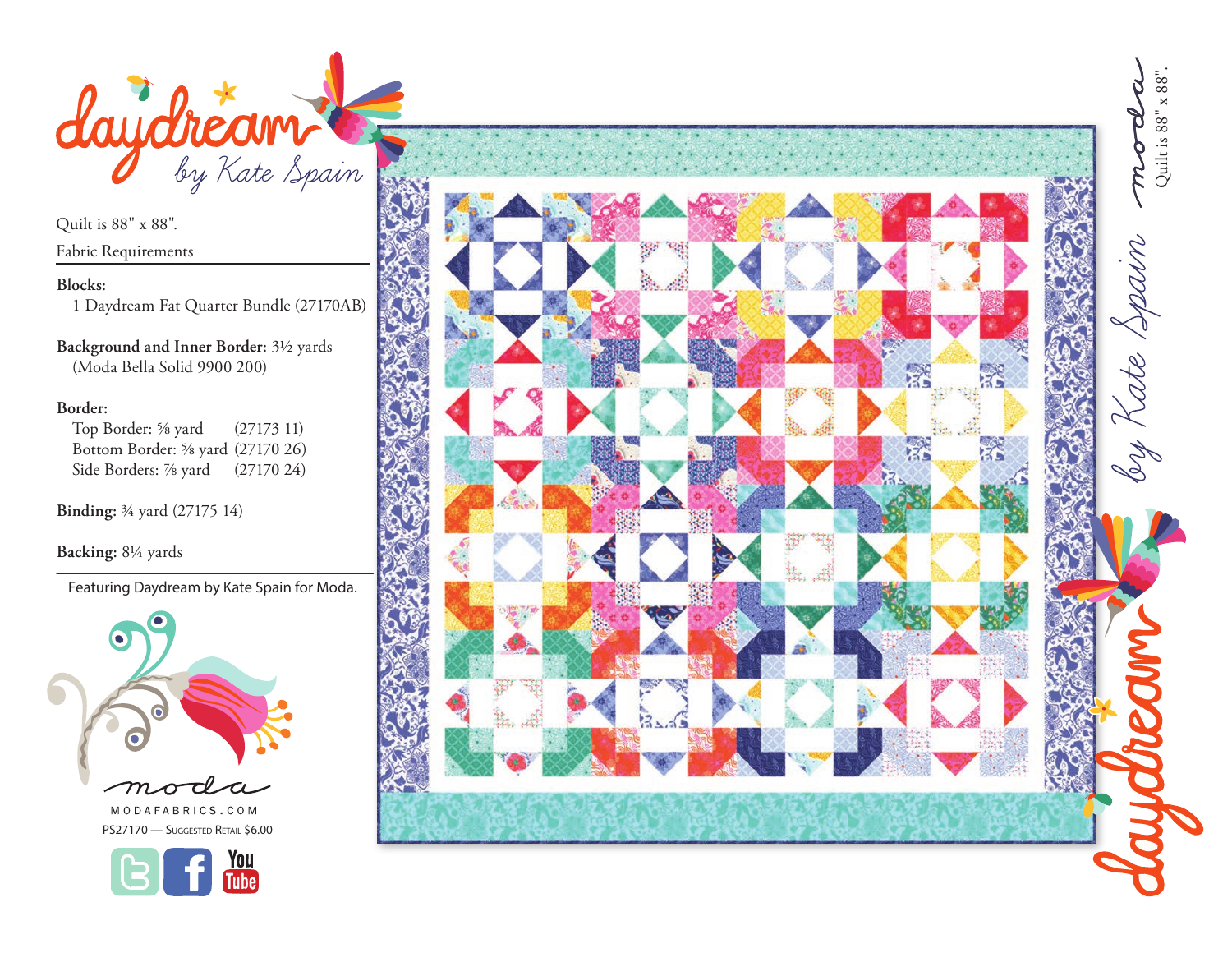- 2 **Assemble the quilt** (A) Arrange the blocks in 4 rows of 4 blocks each. Join the blocks in the rows. Join the rows.
	- (B) Sew the 2-2½" x 72½" inner border strips to the sides of the quilt. Press away from the quilt center. Sew the 2-2½" x 76½" inner border strips to the top and the bottom.
	- (C) Sew the 2-6½" x 76½" border strips to the sides of the quilt. Press away from the quilt center. Sew the 2-6½" x 88½" border strips to the top and the bottom.



day dréam

Quilt is 88" x 88".

#### **Cutting**

# **Blocks:**

From the Fat Quarter bundle cut: 16 sets of 4 matching 31/2" squares for A 16 sets of 8 matching 31/2" squares For B 16 sets of 4 matching 31/2" squares and  $3\frac{1}{2}$ " x  $6\frac{1}{2}$ " rectangles for C 16 of sets 4 matching  $6\frac{1}{2}$ " x  $3\frac{1}{2}$ " rectangles for D



# **Background and Inner Border:**

9-61/2" x width of fabric strips

From the strips, cut  $16-6\frac{1}{2}$ " squares and  $64-6\frac{1}{2}$ " x  $3\frac{1}{2}$ " rectangles

11-31/2" x width of fabric strips

From the strips, cut 128-3½" squares

8-21/2" x width of fabric strips

Sew the strips end to end. From this long strip cut 2-21/2" x 761/2" and 2-21/2" x 721/2" strips.

# **Borders:**

Side: 4-61/2" x width of fabric strips

Sew the strips end to end. From this long strip cut  $2-6\frac{1}{2}$ " x  $76\frac{1}{2}$ " Top: 3-61/2" x width of fabric strips

Sew the strips end to end. From this long strip cut 1-6½" x 88½" Bottom: 3-61/2" x width of fabric strips

Sew the strips end to end. From this long strip cut  $1-6\frac{1}{2}$ " x  $88\frac{1}{2}$ "

# **Binding:**

9-21/2" x width of fabric strips

Sew the strips end to end to make the binding.